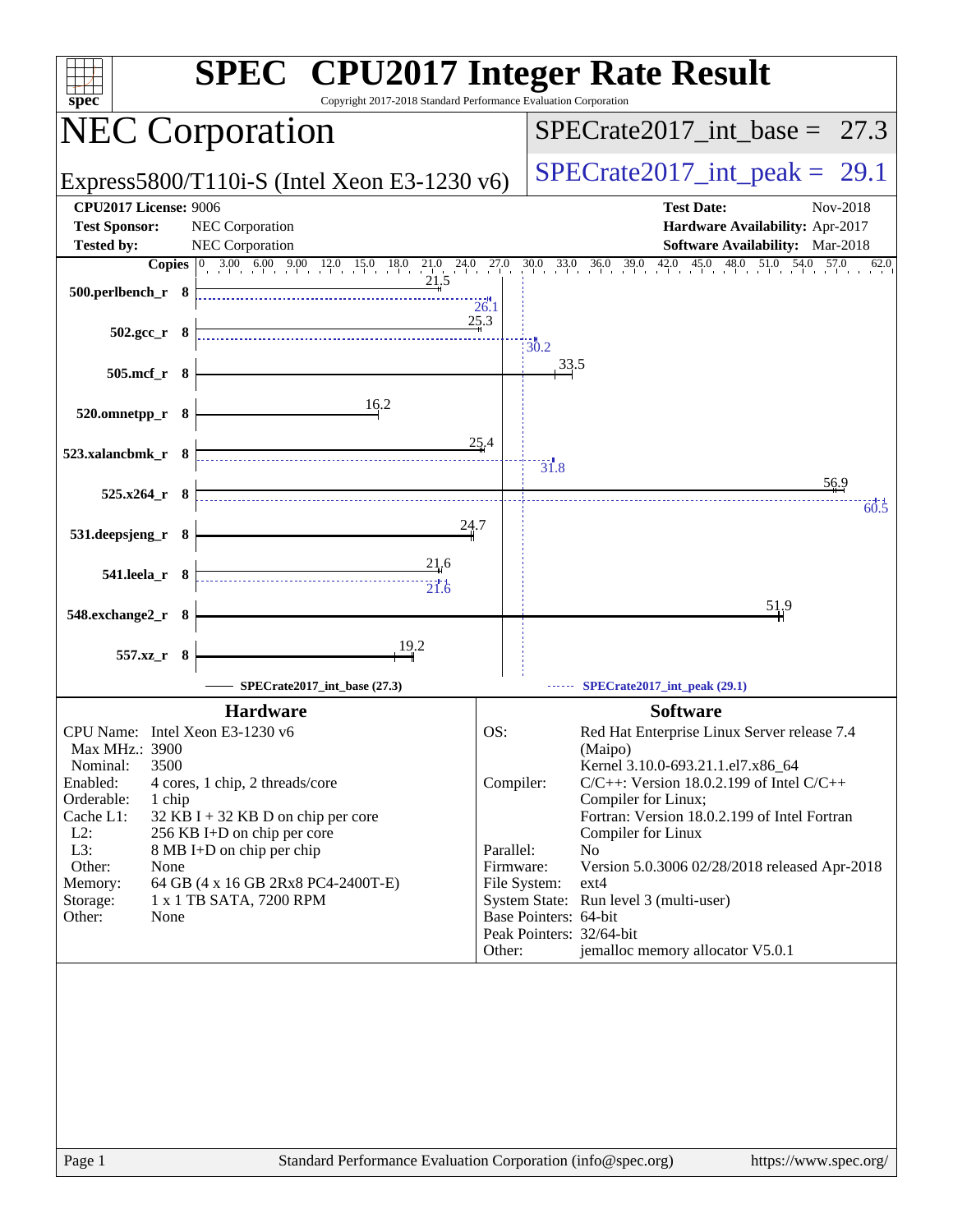

Copyright 2017-2018 Standard Performance Evaluation Corporation

# NEC Corporation

Express5800/T110i-S (Intel Xeon E3-1230 v6) [SPECrate2017\\_int\\_peak =](http://www.spec.org/auto/cpu2017/Docs/result-fields.html#SPECrate2017intpeak) 29.1

SPECrate2017 int\_base =  $27.3$ 

**[Test Sponsor:](http://www.spec.org/auto/cpu2017/Docs/result-fields.html#TestSponsor)** NEC Corporation **[Hardware Availability:](http://www.spec.org/auto/cpu2017/Docs/result-fields.html#HardwareAvailability)** Apr-2017

**[CPU2017 License:](http://www.spec.org/auto/cpu2017/Docs/result-fields.html#CPU2017License)** 9006 **[Test Date:](http://www.spec.org/auto/cpu2017/Docs/result-fields.html#TestDate)** Nov-2018 **[Tested by:](http://www.spec.org/auto/cpu2017/Docs/result-fields.html#Testedby)** NEC Corporation **[Software Availability:](http://www.spec.org/auto/cpu2017/Docs/result-fields.html#SoftwareAvailability)** Mar-2018

#### **[Results Table](http://www.spec.org/auto/cpu2017/Docs/result-fields.html#ResultsTable)**

| <b>Base</b>                 |               |                |                         |                |       | <b>Peak</b>    |       |               |                |              |                |              |                |              |
|-----------------------------|---------------|----------------|-------------------------|----------------|-------|----------------|-------|---------------|----------------|--------------|----------------|--------------|----------------|--------------|
| <b>Benchmark</b>            | <b>Copies</b> | <b>Seconds</b> | Ratio                   | <b>Seconds</b> | Ratio | <b>Seconds</b> | Ratio | <b>Copies</b> | <b>Seconds</b> | <b>Ratio</b> | <b>Seconds</b> | <b>Ratio</b> | <b>Seconds</b> | <b>Ratio</b> |
| 500.perlbench_r             | 8             | 592            | 21.5                    | 586            | 21.7  | 592            | 21.5  | 8             | 485            | 26.2         | 488            | 26.1         | 491            | 25.9         |
| $502.\text{gcc\_r}$         | 8             | 447            | 25.3                    | 447            | 25.3  | 451            | 25.1  | 8             | 376            | 30.2         | 376            | 30.1         | 374            | 30.3         |
| $505$ .mcf r                | 8             | 386            | 33.5                    | 386            | 33.5  | 405            | 31.9  | 8             | 386            | 33.5         | 386            | 33.5         | 405            | 31.9         |
| 520.omnetpp_r               | 8             | 647            | 16.2                    | 649            | 16.2  | 648            | 16.2  | 8             | 647            | 16.2         | 649            | 16.2         | 648            | 16.2         |
| 523.xalancbmk r             | 8             | 334            | 25.3                    | 330            | 25.6  | 332            | 25.4  | 8             | 267            | 31.7         | 266            | 31.8         | 265            | 31.9         |
| 525.x264 r                  | 8             | 246            | 56.9                    | 243            | 57.6  | 247            | 56.7  | 8             | 229            | 61.3         | 231            | 60.5         | 232            | 60.4         |
| 531.deepsjeng_r             | 8             | 372            | 24.7                    | 371            | 24.7  | 375            | 24.5  | 8             | 372            | 24.7         | 371            | 24.7         | 375            | 24.5         |
| 541.leela r                 | 8             | 614            | 21.6                    | 606            | 21.9  | 615            | 21.6  | 8             | 615            | 21.5         | 613            | 21.6         | 595            | 22.3         |
| 548.exchange2_r             | 8             | 404            | 51.8                    | 404            | 51.9  | 401            | 52.2  | 8             | 404            | 51.8         | 404            | 51.9         | 401            | 52.2         |
| 557.xz r                    | 8             | 447            | 19.3                    | 450            | 19.2  | 490            | 17.6  | 8             | 447            | 19.3         | 450            | 19.2         | 490            | 17.6         |
| $SPECrate2017\_int\_base =$ |               |                | 27.3                    |                |       |                |       |               |                |              |                |              |                |              |
| $CDDAC = 4.047 + 4 = 1.1$   |               |                | $\mathbf{A} \mathbf{A}$ |                |       |                |       |               |                |              |                |              |                |              |

**[SPECrate2017\\_int\\_peak =](http://www.spec.org/auto/cpu2017/Docs/result-fields.html#SPECrate2017intpeak) 29.1**

Results appear in the [order in which they were run](http://www.spec.org/auto/cpu2017/Docs/result-fields.html#RunOrder). Bold underlined text [indicates a median measurement](http://www.spec.org/auto/cpu2017/Docs/result-fields.html#Median).

#### **[Submit Notes](http://www.spec.org/auto/cpu2017/Docs/result-fields.html#SubmitNotes)**

 The taskset mechanism was used to bind copies to processors. The config file option 'submit' was used to generate taskset commands to bind each copy to a specific processor. For details, please see the config file.

### **[Operating System Notes](http://www.spec.org/auto/cpu2017/Docs/result-fields.html#OperatingSystemNotes)**

Stack size set to unlimited using "ulimit -s unlimited"

### **[General Notes](http://www.spec.org/auto/cpu2017/Docs/result-fields.html#GeneralNotes)**

Environment variables set by runcpu before the start of the run: LD\_LIBRARY\_PATH = "/home/cpu2017/lib/ia32:/home/cpu2017/lib/intel64:/home/cpu2017/je5.0.1-32:/home/cpu2017/je5.0.1-64"

 Binaries compiled on a system with 1x Intel Core i7-6700K CPU + 32GB RAM memory using Redhat Enterprise Linux 7.5 Transparent Huge Pages enabled by default Prior to runcpu invocation Filesystem page cache synced and cleared with: sync; echo 3 > /proc/sys/vm/drop\_caches

 Yes: The test sponsor attests, as of date of publication, that CVE-2017-5754 (Meltdown) is mitigated in the system as tested and documented. Yes: The test sponsor attests, as of date of publication, that CVE-2017-5753 (Spectre variant 1) is mitigated in the system as tested and documented. Yes: The test sponsor attests, as of date of publication, that CVE-2017-5715 (Spectre variant 2) is mitigated in the system as tested and documented.

**(Continued on next page)**

| Page 2<br>Standard Performance Evaluation Corporation (info@spec.org)<br>https://www.spec.org/ |
|------------------------------------------------------------------------------------------------|
|------------------------------------------------------------------------------------------------|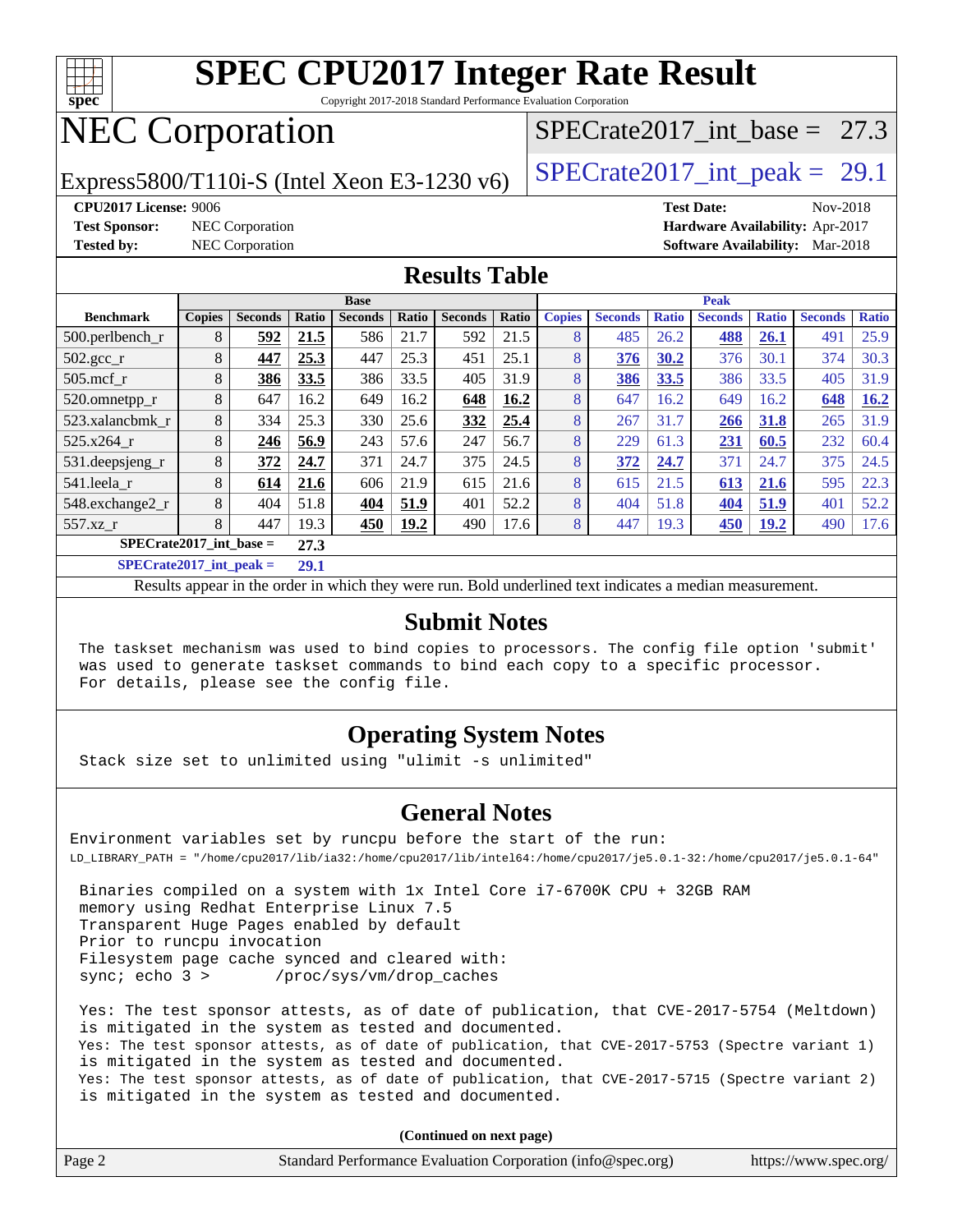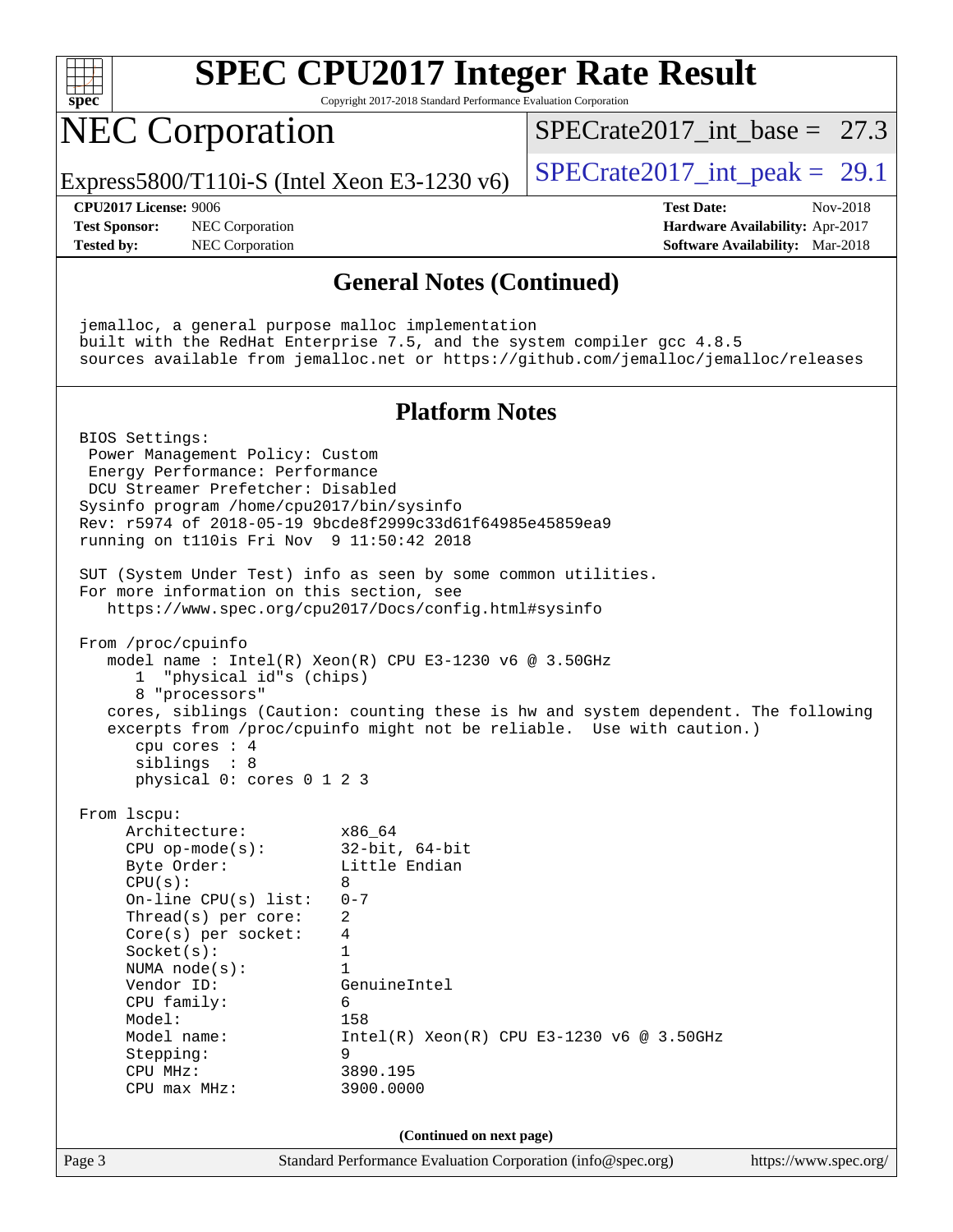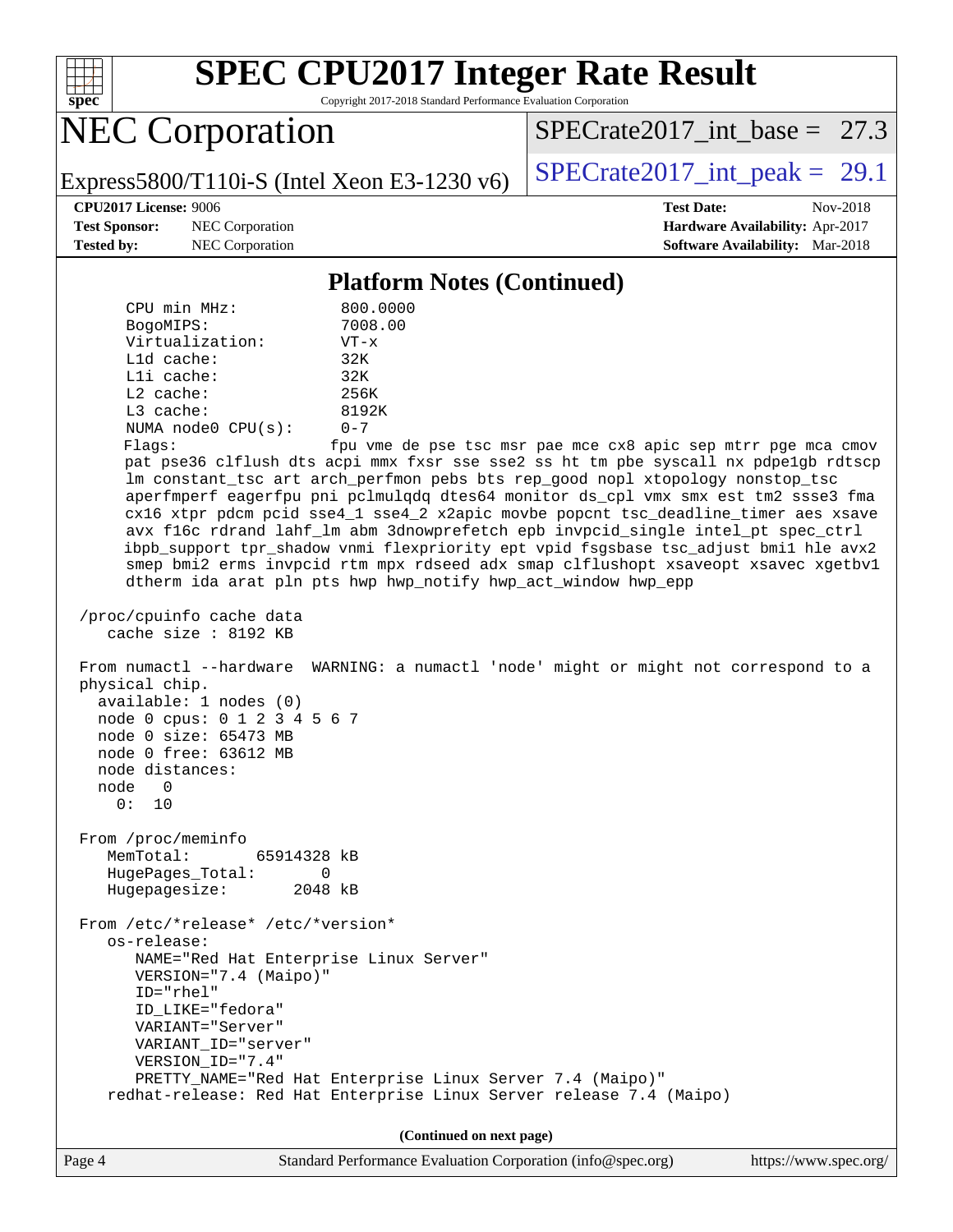

Copyright 2017-2018 Standard Performance Evaluation Corporation

## NEC Corporation

SPECrate2017 int\_base =  $27.3$ 

Express5800/T110i-S (Intel Xeon E3-1230 v6)  $\vert$  [SPECrate2017\\_int\\_peak =](http://www.spec.org/auto/cpu2017/Docs/result-fields.html#SPECrate2017intpeak) 29.1

**[Test Sponsor:](http://www.spec.org/auto/cpu2017/Docs/result-fields.html#TestSponsor)** NEC Corporation **[Hardware Availability:](http://www.spec.org/auto/cpu2017/Docs/result-fields.html#HardwareAvailability)** Apr-2017 **[Tested by:](http://www.spec.org/auto/cpu2017/Docs/result-fields.html#Testedby)** NEC Corporation **[Software Availability:](http://www.spec.org/auto/cpu2017/Docs/result-fields.html#SoftwareAvailability)** Mar-2018

**[CPU2017 License:](http://www.spec.org/auto/cpu2017/Docs/result-fields.html#CPU2017License)** 9006 **[Test Date:](http://www.spec.org/auto/cpu2017/Docs/result-fields.html#TestDate)** Nov-2018

#### **[Platform Notes \(Continued\)](http://www.spec.org/auto/cpu2017/Docs/result-fields.html#PlatformNotes)**

 system-release: Red Hat Enterprise Linux Server release 7.4 (Maipo) system-release-cpe: cpe:/o:redhat:enterprise\_linux:7.4:ga:server uname -a: Linux t110is 3.10.0-693.21.1.el7.x86\_64 #1 SMP Fri Feb 23 18:54:16 UTC 2018 x86\_64 x86\_64 x86\_64 GNU/Linux Kernel self-reported vulnerability status: CVE-2017-5754 (Meltdown): Mitigation: PTI CVE-2017-5753 (Spectre variant 1): Mitigation: Load fences CVE-2017-5715 (Spectre variant 2): Mitigation: IBRS (kernel) run-level 3 Nov 9 11:45 SPEC is set to: /home/cpu2017 Filesystem Type Size Used Avail Use% Mounted on /dev/sda3 ext4 909G 119G 744G 14% / Additional information from dmidecode follows. WARNING: Use caution when you interpret this section. The 'dmidecode' program reads system data which is "intended to allow hardware to be accurately determined", but the intent may not be met, as there are frequent changes to hardware, firmware, and the "DMTF SMBIOS" standard. BIOS American Megatrends Inc. 5.0.3006 02/28/2018 Memory: 4x Micron 18ASF2G72AZ-2G3B1 16 GB 2 rank 2400 (End of data from sysinfo program)

#### **[Compiler Version Notes](http://www.spec.org/auto/cpu2017/Docs/result-fields.html#CompilerVersionNotes)**

| CC  | 500.perlbench $r(base)$ 502.qcc $r(base)$ 505.mcf $r(base)$ 525.x264 $r(base)$<br>$557.xx$ $r(base)$                              |  |
|-----|-----------------------------------------------------------------------------------------------------------------------------------|--|
|     | icc (ICC) 18.0.2 20180210<br>Copyright (C) 1985-2018 Intel Corporation. All rights reserved.                                      |  |
| CC. | 500.perlbench $r(\text{peak})$ 502.gcc $r(\text{peak})$ 505.mcf $r(\text{peak})$ 525.x264 $r(\text{peak})$<br>$557.xx$ $r$ (peak) |  |
|     | icc (ICC) 18.0.2 20180210<br>Copyright (C) 1985-2018 Intel Corporation. All rights reserved.                                      |  |
|     |                                                                                                                                   |  |

**(Continued on next page)**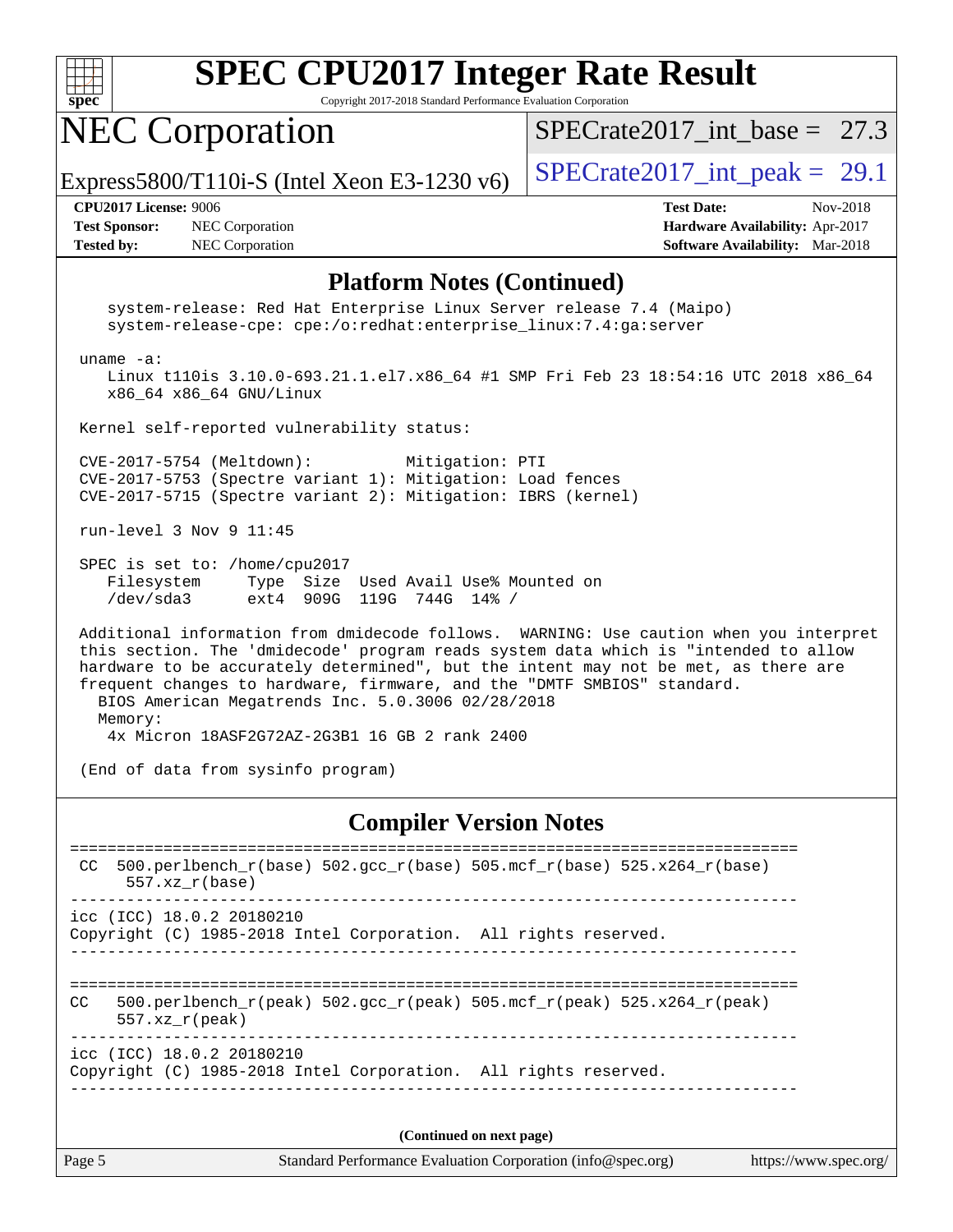

Copyright 2017-2018 Standard Performance Evaluation Corporation

# NEC Corporation

[SPECrate2017\\_int\\_base =](http://www.spec.org/auto/cpu2017/Docs/result-fields.html#SPECrate2017intbase) 27.3

Express5800/T110i-S (Intel Xeon E3-1230 v6)  $\left|$  [SPECrate2017\\_int\\_peak =](http://www.spec.org/auto/cpu2017/Docs/result-fields.html#SPECrate2017intpeak) 29.1

**[Tested by:](http://www.spec.org/auto/cpu2017/Docs/result-fields.html#Testedby)** NEC Corporation **[Software Availability:](http://www.spec.org/auto/cpu2017/Docs/result-fields.html#SoftwareAvailability)** Mar-2018

**[CPU2017 License:](http://www.spec.org/auto/cpu2017/Docs/result-fields.html#CPU2017License)** 9006 **[Test Date:](http://www.spec.org/auto/cpu2017/Docs/result-fields.html#TestDate)** Nov-2018 **[Test Sponsor:](http://www.spec.org/auto/cpu2017/Docs/result-fields.html#TestSponsor)** NEC Corporation **[Hardware Availability:](http://www.spec.org/auto/cpu2017/Docs/result-fields.html#HardwareAvailability)** Apr-2017

## **[Compiler Version Notes \(Continued\)](http://www.spec.org/auto/cpu2017/Docs/result-fields.html#CompilerVersionNotes)**

| CXXC 520.omnetpp_r(base) 523.xalancbmk_r(base) 531.deepsjeng_r(base)<br>$541.$ leela r(base)                               |
|----------------------------------------------------------------------------------------------------------------------------|
| icpc (ICC) 18.0.2 20180210                                                                                                 |
| Copyright (C) 1985-2018 Intel Corporation. All rights reserved.                                                            |
|                                                                                                                            |
|                                                                                                                            |
| CXXC 520.omnetpp $r(\text{peak})$ 523.xalancbmk $r(\text{peak})$ 531.deepsjeng $r(\text{peak})$<br>$541.$ leela $r$ (peak) |
| icpc (ICC) 18.0.2 20180210                                                                                                 |
| Copyright (C) 1985-2018 Intel Corporation. All rights reserved.                                                            |
|                                                                                                                            |
|                                                                                                                            |
|                                                                                                                            |
| $FC$ 548. exchange 2 $r(base)$                                                                                             |
|                                                                                                                            |
| ifort (IFORT) 18.0.2 20180210                                                                                              |
| Copyright (C) 1985-2018 Intel Corporation. All rights reserved.                                                            |
|                                                                                                                            |
|                                                                                                                            |
| 548.exchange2_r(peak)<br>FC.                                                                                               |
| ifort (IFORT) 18.0.2 20180210                                                                                              |
| Copyright (C) 1985-2018 Intel Corporation. All rights reserved.                                                            |
|                                                                                                                            |

## **[Base Compiler Invocation](http://www.spec.org/auto/cpu2017/Docs/result-fields.html#BaseCompilerInvocation)**

[C benchmarks](http://www.spec.org/auto/cpu2017/Docs/result-fields.html#Cbenchmarks): [icc -m64 -std=c11](http://www.spec.org/cpu2017/results/res2018q4/cpu2017-20181112-09514.flags.html#user_CCbase_intel_icc_64bit_c11_33ee0cdaae7deeeab2a9725423ba97205ce30f63b9926c2519791662299b76a0318f32ddfffdc46587804de3178b4f9328c46fa7c2b0cd779d7a61945c91cd35)

[C++ benchmarks:](http://www.spec.org/auto/cpu2017/Docs/result-fields.html#CXXbenchmarks) [icpc -m64](http://www.spec.org/cpu2017/results/res2018q4/cpu2017-20181112-09514.flags.html#user_CXXbase_intel_icpc_64bit_4ecb2543ae3f1412ef961e0650ca070fec7b7afdcd6ed48761b84423119d1bf6bdf5cad15b44d48e7256388bc77273b966e5eb805aefd121eb22e9299b2ec9d9)

[Fortran benchmarks](http://www.spec.org/auto/cpu2017/Docs/result-fields.html#Fortranbenchmarks): [ifort -m64](http://www.spec.org/cpu2017/results/res2018q4/cpu2017-20181112-09514.flags.html#user_FCbase_intel_ifort_64bit_24f2bb282fbaeffd6157abe4f878425411749daecae9a33200eee2bee2fe76f3b89351d69a8130dd5949958ce389cf37ff59a95e7a40d588e8d3a57e0c3fd751)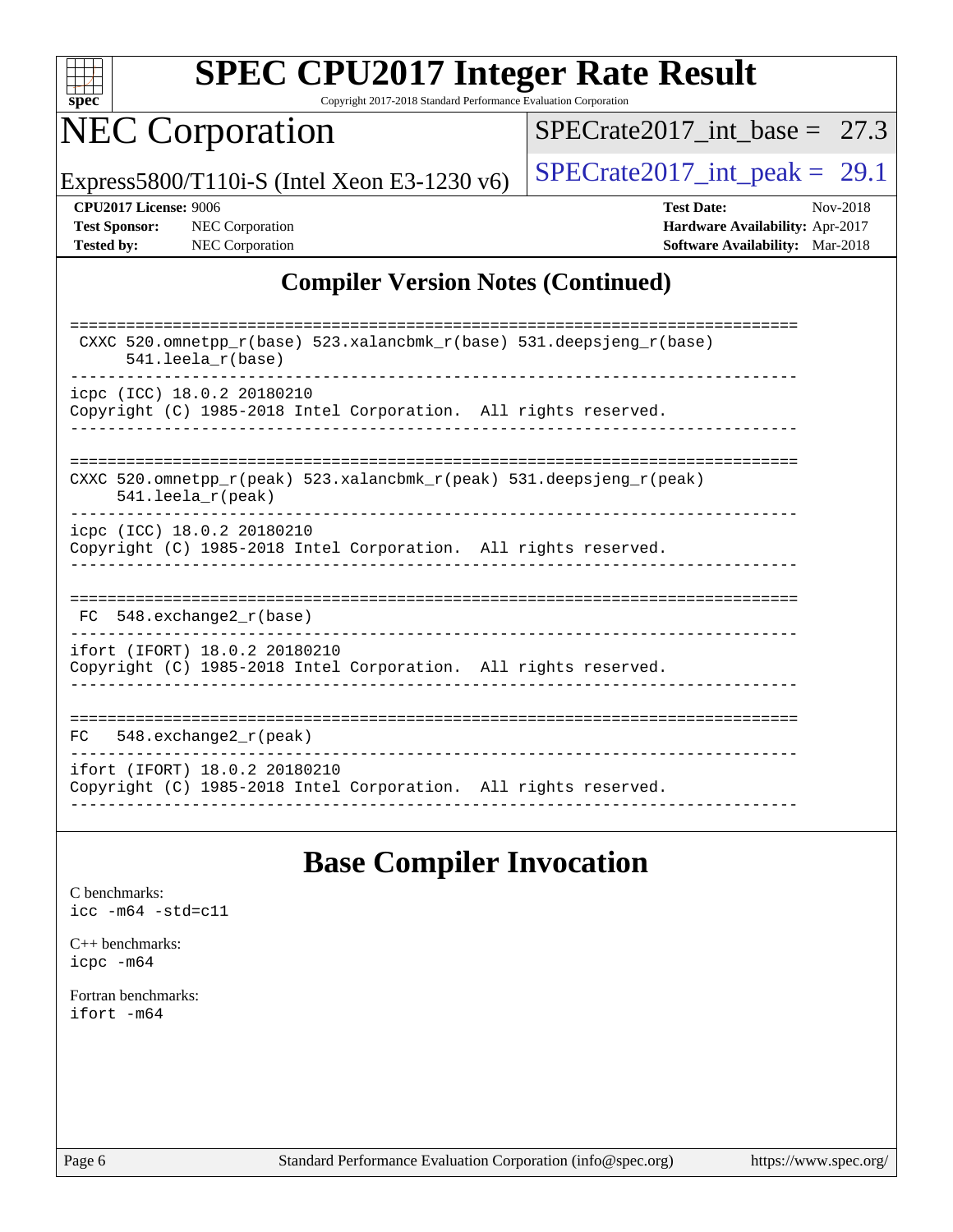

Copyright 2017-2018 Standard Performance Evaluation Corporation

## NEC Corporation

SPECrate2017 int\_base =  $27.3$ 

Express5800/T110i-S (Intel Xeon E3-1230 v6)  $\left|$  [SPECrate2017\\_int\\_peak =](http://www.spec.org/auto/cpu2017/Docs/result-fields.html#SPECrate2017intpeak) 29.1

**[Test Sponsor:](http://www.spec.org/auto/cpu2017/Docs/result-fields.html#TestSponsor)** NEC Corporation **[Hardware Availability:](http://www.spec.org/auto/cpu2017/Docs/result-fields.html#HardwareAvailability)** Apr-2017

**[CPU2017 License:](http://www.spec.org/auto/cpu2017/Docs/result-fields.html#CPU2017License)** 9006 **[Test Date:](http://www.spec.org/auto/cpu2017/Docs/result-fields.html#TestDate)** Nov-2018 **[Tested by:](http://www.spec.org/auto/cpu2017/Docs/result-fields.html#Testedby)** NEC Corporation **[Software Availability:](http://www.spec.org/auto/cpu2017/Docs/result-fields.html#SoftwareAvailability)** Mar-2018

## **[Base Portability Flags](http://www.spec.org/auto/cpu2017/Docs/result-fields.html#BasePortabilityFlags)**

 500.perlbench\_r: [-DSPEC\\_LP64](http://www.spec.org/cpu2017/results/res2018q4/cpu2017-20181112-09514.flags.html#b500.perlbench_r_basePORTABILITY_DSPEC_LP64) [-DSPEC\\_LINUX\\_X64](http://www.spec.org/cpu2017/results/res2018q4/cpu2017-20181112-09514.flags.html#b500.perlbench_r_baseCPORTABILITY_DSPEC_LINUX_X64) 502.gcc\_r: [-DSPEC\\_LP64](http://www.spec.org/cpu2017/results/res2018q4/cpu2017-20181112-09514.flags.html#suite_basePORTABILITY502_gcc_r_DSPEC_LP64) 505.mcf\_r: [-DSPEC\\_LP64](http://www.spec.org/cpu2017/results/res2018q4/cpu2017-20181112-09514.flags.html#suite_basePORTABILITY505_mcf_r_DSPEC_LP64) 520.omnetpp\_r: [-DSPEC\\_LP64](http://www.spec.org/cpu2017/results/res2018q4/cpu2017-20181112-09514.flags.html#suite_basePORTABILITY520_omnetpp_r_DSPEC_LP64) 523.xalancbmk\_r: [-DSPEC\\_LP64](http://www.spec.org/cpu2017/results/res2018q4/cpu2017-20181112-09514.flags.html#suite_basePORTABILITY523_xalancbmk_r_DSPEC_LP64) [-DSPEC\\_LINUX](http://www.spec.org/cpu2017/results/res2018q4/cpu2017-20181112-09514.flags.html#b523.xalancbmk_r_baseCXXPORTABILITY_DSPEC_LINUX) 525.x264\_r: [-DSPEC\\_LP64](http://www.spec.org/cpu2017/results/res2018q4/cpu2017-20181112-09514.flags.html#suite_basePORTABILITY525_x264_r_DSPEC_LP64) 531.deepsjeng\_r: [-DSPEC\\_LP64](http://www.spec.org/cpu2017/results/res2018q4/cpu2017-20181112-09514.flags.html#suite_basePORTABILITY531_deepsjeng_r_DSPEC_LP64) 541.leela\_r: [-DSPEC\\_LP64](http://www.spec.org/cpu2017/results/res2018q4/cpu2017-20181112-09514.flags.html#suite_basePORTABILITY541_leela_r_DSPEC_LP64) 548.exchange2\_r: [-DSPEC\\_LP64](http://www.spec.org/cpu2017/results/res2018q4/cpu2017-20181112-09514.flags.html#suite_basePORTABILITY548_exchange2_r_DSPEC_LP64) 557.xz\_r: [-DSPEC\\_LP64](http://www.spec.org/cpu2017/results/res2018q4/cpu2017-20181112-09514.flags.html#suite_basePORTABILITY557_xz_r_DSPEC_LP64)

## **[Base Optimization Flags](http://www.spec.org/auto/cpu2017/Docs/result-fields.html#BaseOptimizationFlags)**

#### [C benchmarks](http://www.spec.org/auto/cpu2017/Docs/result-fields.html#Cbenchmarks):

[-Wl,-z,muldefs](http://www.spec.org/cpu2017/results/res2018q4/cpu2017-20181112-09514.flags.html#user_CCbase_link_force_multiple1_b4cbdb97b34bdee9ceefcfe54f4c8ea74255f0b02a4b23e853cdb0e18eb4525ac79b5a88067c842dd0ee6996c24547a27a4b99331201badda8798ef8a743f577) [-xCORE-AVX2](http://www.spec.org/cpu2017/results/res2018q4/cpu2017-20181112-09514.flags.html#user_CCbase_f-xCORE-AVX2) [-ipo](http://www.spec.org/cpu2017/results/res2018q4/cpu2017-20181112-09514.flags.html#user_CCbase_f-ipo) [-O3](http://www.spec.org/cpu2017/results/res2018q4/cpu2017-20181112-09514.flags.html#user_CCbase_f-O3) [-no-prec-div](http://www.spec.org/cpu2017/results/res2018q4/cpu2017-20181112-09514.flags.html#user_CCbase_f-no-prec-div) [-qopt-mem-layout-trans=3](http://www.spec.org/cpu2017/results/res2018q4/cpu2017-20181112-09514.flags.html#user_CCbase_f-qopt-mem-layout-trans_de80db37974c74b1f0e20d883f0b675c88c3b01e9d123adea9b28688d64333345fb62bc4a798493513fdb68f60282f9a726aa07f478b2f7113531aecce732043) [-L/usr/local/je5.0.1-64/lib](http://www.spec.org/cpu2017/results/res2018q4/cpu2017-20181112-09514.flags.html#user_CCbase_jemalloc_link_path64_4b10a636b7bce113509b17f3bd0d6226c5fb2346b9178c2d0232c14f04ab830f976640479e5c33dc2bcbbdad86ecfb6634cbbd4418746f06f368b512fced5394) [-ljemalloc](http://www.spec.org/cpu2017/results/res2018q4/cpu2017-20181112-09514.flags.html#user_CCbase_jemalloc_link_lib_d1249b907c500fa1c0672f44f562e3d0f79738ae9e3c4a9c376d49f265a04b9c99b167ecedbf6711b3085be911c67ff61f150a17b3472be731631ba4d0471706)

#### [C++ benchmarks:](http://www.spec.org/auto/cpu2017/Docs/result-fields.html#CXXbenchmarks)

[-Wl,-z,muldefs](http://www.spec.org/cpu2017/results/res2018q4/cpu2017-20181112-09514.flags.html#user_CXXbase_link_force_multiple1_b4cbdb97b34bdee9ceefcfe54f4c8ea74255f0b02a4b23e853cdb0e18eb4525ac79b5a88067c842dd0ee6996c24547a27a4b99331201badda8798ef8a743f577) [-xCORE-AVX2](http://www.spec.org/cpu2017/results/res2018q4/cpu2017-20181112-09514.flags.html#user_CXXbase_f-xCORE-AVX2) [-ipo](http://www.spec.org/cpu2017/results/res2018q4/cpu2017-20181112-09514.flags.html#user_CXXbase_f-ipo) [-O3](http://www.spec.org/cpu2017/results/res2018q4/cpu2017-20181112-09514.flags.html#user_CXXbase_f-O3) [-no-prec-div](http://www.spec.org/cpu2017/results/res2018q4/cpu2017-20181112-09514.flags.html#user_CXXbase_f-no-prec-div) [-qopt-mem-layout-trans=3](http://www.spec.org/cpu2017/results/res2018q4/cpu2017-20181112-09514.flags.html#user_CXXbase_f-qopt-mem-layout-trans_de80db37974c74b1f0e20d883f0b675c88c3b01e9d123adea9b28688d64333345fb62bc4a798493513fdb68f60282f9a726aa07f478b2f7113531aecce732043) [-L/usr/local/je5.0.1-64/lib](http://www.spec.org/cpu2017/results/res2018q4/cpu2017-20181112-09514.flags.html#user_CXXbase_jemalloc_link_path64_4b10a636b7bce113509b17f3bd0d6226c5fb2346b9178c2d0232c14f04ab830f976640479e5c33dc2bcbbdad86ecfb6634cbbd4418746f06f368b512fced5394) [-ljemalloc](http://www.spec.org/cpu2017/results/res2018q4/cpu2017-20181112-09514.flags.html#user_CXXbase_jemalloc_link_lib_d1249b907c500fa1c0672f44f562e3d0f79738ae9e3c4a9c376d49f265a04b9c99b167ecedbf6711b3085be911c67ff61f150a17b3472be731631ba4d0471706)

#### [Fortran benchmarks](http://www.spec.org/auto/cpu2017/Docs/result-fields.html#Fortranbenchmarks):

[-Wl,-z,muldefs](http://www.spec.org/cpu2017/results/res2018q4/cpu2017-20181112-09514.flags.html#user_FCbase_link_force_multiple1_b4cbdb97b34bdee9ceefcfe54f4c8ea74255f0b02a4b23e853cdb0e18eb4525ac79b5a88067c842dd0ee6996c24547a27a4b99331201badda8798ef8a743f577) [-xCORE-AVX2](http://www.spec.org/cpu2017/results/res2018q4/cpu2017-20181112-09514.flags.html#user_FCbase_f-xCORE-AVX2) [-ipo](http://www.spec.org/cpu2017/results/res2018q4/cpu2017-20181112-09514.flags.html#user_FCbase_f-ipo) [-O3](http://www.spec.org/cpu2017/results/res2018q4/cpu2017-20181112-09514.flags.html#user_FCbase_f-O3) [-no-prec-div](http://www.spec.org/cpu2017/results/res2018q4/cpu2017-20181112-09514.flags.html#user_FCbase_f-no-prec-div) [-qopt-mem-layout-trans=3](http://www.spec.org/cpu2017/results/res2018q4/cpu2017-20181112-09514.flags.html#user_FCbase_f-qopt-mem-layout-trans_de80db37974c74b1f0e20d883f0b675c88c3b01e9d123adea9b28688d64333345fb62bc4a798493513fdb68f60282f9a726aa07f478b2f7113531aecce732043) [-nostandard-realloc-lhs](http://www.spec.org/cpu2017/results/res2018q4/cpu2017-20181112-09514.flags.html#user_FCbase_f_2003_std_realloc_82b4557e90729c0f113870c07e44d33d6f5a304b4f63d4c15d2d0f1fab99f5daaed73bdb9275d9ae411527f28b936061aa8b9c8f2d63842963b95c9dd6426b8a) [-L/usr/local/je5.0.1-64/lib](http://www.spec.org/cpu2017/results/res2018q4/cpu2017-20181112-09514.flags.html#user_FCbase_jemalloc_link_path64_4b10a636b7bce113509b17f3bd0d6226c5fb2346b9178c2d0232c14f04ab830f976640479e5c33dc2bcbbdad86ecfb6634cbbd4418746f06f368b512fced5394) [-ljemalloc](http://www.spec.org/cpu2017/results/res2018q4/cpu2017-20181112-09514.flags.html#user_FCbase_jemalloc_link_lib_d1249b907c500fa1c0672f44f562e3d0f79738ae9e3c4a9c376d49f265a04b9c99b167ecedbf6711b3085be911c67ff61f150a17b3472be731631ba4d0471706)

## **[Peak Compiler Invocation](http://www.spec.org/auto/cpu2017/Docs/result-fields.html#PeakCompilerInvocation)**

[C benchmarks \(except as noted below\)](http://www.spec.org/auto/cpu2017/Docs/result-fields.html#Cbenchmarksexceptasnotedbelow): [icc -m64 -std=c11](http://www.spec.org/cpu2017/results/res2018q4/cpu2017-20181112-09514.flags.html#user_CCpeak_intel_icc_64bit_c11_33ee0cdaae7deeeab2a9725423ba97205ce30f63b9926c2519791662299b76a0318f32ddfffdc46587804de3178b4f9328c46fa7c2b0cd779d7a61945c91cd35)

502.gcc\_r: [icc -m32 -std=c11 -L/home/prasadj/specdev/IC18u2\\_Internal/lin\\_18\\_0\\_20180210/compiler/lib/ia32\\_lin](http://www.spec.org/cpu2017/results/res2018q4/cpu2017-20181112-09514.flags.html#user_peakCCLD502_gcc_r_intel_icc_a481ac844e7127046fad14d498c730a1848fa901fbbb2c3dfdd5e9fbbac777c8009953946d55d8b6afe8ed0da70dd2b4f8dedbdf7ab1ee211ba70d24a5d89f85)

[C++ benchmarks \(except as noted below\):](http://www.spec.org/auto/cpu2017/Docs/result-fields.html#CXXbenchmarksexceptasnotedbelow) [icpc -m64](http://www.spec.org/cpu2017/results/res2018q4/cpu2017-20181112-09514.flags.html#user_CXXpeak_intel_icpc_64bit_4ecb2543ae3f1412ef961e0650ca070fec7b7afdcd6ed48761b84423119d1bf6bdf5cad15b44d48e7256388bc77273b966e5eb805aefd121eb22e9299b2ec9d9)

523.xalancbmk\_r: [icpc -m32 -L/home/prasadj/specdev/IC18u2\\_Internal/lin\\_18\\_0\\_20180210/compiler/lib/ia32\\_lin](http://www.spec.org/cpu2017/results/res2018q4/cpu2017-20181112-09514.flags.html#user_peakCXXLD523_xalancbmk_r_intel_icpc_c6d030cd79af6ea7d6fb64c57e8fe7ae8fe0b96fc5a3b3f4a10e3273b3d7fa9decd8263f6330cef23f751cb093a69fae84a2bf4c243500a8eed069248128076f)

[Fortran benchmarks](http://www.spec.org/auto/cpu2017/Docs/result-fields.html#Fortranbenchmarks): [ifort -m64](http://www.spec.org/cpu2017/results/res2018q4/cpu2017-20181112-09514.flags.html#user_FCpeak_intel_ifort_64bit_24f2bb282fbaeffd6157abe4f878425411749daecae9a33200eee2bee2fe76f3b89351d69a8130dd5949958ce389cf37ff59a95e7a40d588e8d3a57e0c3fd751)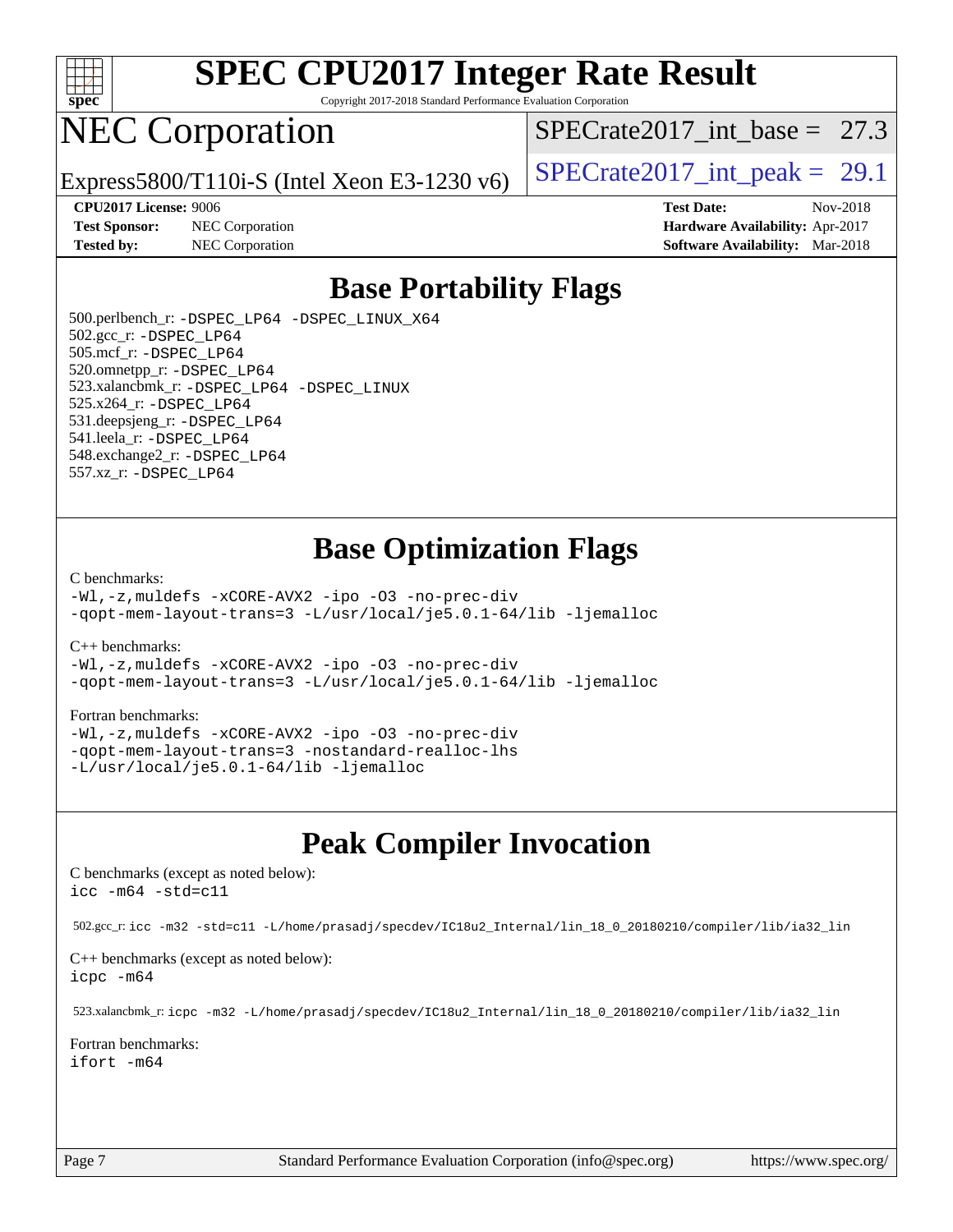

Copyright 2017-2018 Standard Performance Evaluation Corporation

# NEC Corporation

SPECrate2017 int\_base =  $27.3$ 

Express5800/T110i-S (Intel Xeon E3-1230 v6)  $\left|$  [SPECrate2017\\_int\\_peak =](http://www.spec.org/auto/cpu2017/Docs/result-fields.html#SPECrate2017intpeak) 29.1

**[Test Sponsor:](http://www.spec.org/auto/cpu2017/Docs/result-fields.html#TestSponsor)** NEC Corporation **[Hardware Availability:](http://www.spec.org/auto/cpu2017/Docs/result-fields.html#HardwareAvailability)** Apr-2017

**[CPU2017 License:](http://www.spec.org/auto/cpu2017/Docs/result-fields.html#CPU2017License)** 9006 **[Test Date:](http://www.spec.org/auto/cpu2017/Docs/result-fields.html#TestDate)** Nov-2018 **[Tested by:](http://www.spec.org/auto/cpu2017/Docs/result-fields.html#Testedby)** NEC Corporation **[Software Availability:](http://www.spec.org/auto/cpu2017/Docs/result-fields.html#SoftwareAvailability)** Mar-2018

## **[Peak Portability Flags](http://www.spec.org/auto/cpu2017/Docs/result-fields.html#PeakPortabilityFlags)**

 500.perlbench\_r: [-DSPEC\\_LP64](http://www.spec.org/cpu2017/results/res2018q4/cpu2017-20181112-09514.flags.html#b500.perlbench_r_peakPORTABILITY_DSPEC_LP64) [-DSPEC\\_LINUX\\_X64](http://www.spec.org/cpu2017/results/res2018q4/cpu2017-20181112-09514.flags.html#b500.perlbench_r_peakCPORTABILITY_DSPEC_LINUX_X64) 502.gcc\_r: [-D\\_FILE\\_OFFSET\\_BITS=64](http://www.spec.org/cpu2017/results/res2018q4/cpu2017-20181112-09514.flags.html#user_peakPORTABILITY502_gcc_r_file_offset_bits_64_5ae949a99b284ddf4e95728d47cb0843d81b2eb0e18bdfe74bbf0f61d0b064f4bda2f10ea5eb90e1dcab0e84dbc592acfc5018bc955c18609f94ddb8d550002c) 505.mcf\_r: [-DSPEC\\_LP64](http://www.spec.org/cpu2017/results/res2018q4/cpu2017-20181112-09514.flags.html#suite_peakPORTABILITY505_mcf_r_DSPEC_LP64) 520.omnetpp\_r: [-DSPEC\\_LP64](http://www.spec.org/cpu2017/results/res2018q4/cpu2017-20181112-09514.flags.html#suite_peakPORTABILITY520_omnetpp_r_DSPEC_LP64) 523.xalancbmk\_r: [-D\\_FILE\\_OFFSET\\_BITS=64](http://www.spec.org/cpu2017/results/res2018q4/cpu2017-20181112-09514.flags.html#user_peakPORTABILITY523_xalancbmk_r_file_offset_bits_64_5ae949a99b284ddf4e95728d47cb0843d81b2eb0e18bdfe74bbf0f61d0b064f4bda2f10ea5eb90e1dcab0e84dbc592acfc5018bc955c18609f94ddb8d550002c) [-DSPEC\\_LINUX](http://www.spec.org/cpu2017/results/res2018q4/cpu2017-20181112-09514.flags.html#b523.xalancbmk_r_peakCXXPORTABILITY_DSPEC_LINUX) 525.x264\_r: [-DSPEC\\_LP64](http://www.spec.org/cpu2017/results/res2018q4/cpu2017-20181112-09514.flags.html#suite_peakPORTABILITY525_x264_r_DSPEC_LP64) 531.deepsjeng\_r: [-DSPEC\\_LP64](http://www.spec.org/cpu2017/results/res2018q4/cpu2017-20181112-09514.flags.html#suite_peakPORTABILITY531_deepsjeng_r_DSPEC_LP64) 541.leela\_r: [-DSPEC\\_LP64](http://www.spec.org/cpu2017/results/res2018q4/cpu2017-20181112-09514.flags.html#suite_peakPORTABILITY541_leela_r_DSPEC_LP64) 548.exchange2\_r: [-DSPEC\\_LP64](http://www.spec.org/cpu2017/results/res2018q4/cpu2017-20181112-09514.flags.html#suite_peakPORTABILITY548_exchange2_r_DSPEC_LP64) 557.xz\_r: [-DSPEC\\_LP64](http://www.spec.org/cpu2017/results/res2018q4/cpu2017-20181112-09514.flags.html#suite_peakPORTABILITY557_xz_r_DSPEC_LP64)

## **[Peak Optimization Flags](http://www.spec.org/auto/cpu2017/Docs/result-fields.html#PeakOptimizationFlags)**

[C benchmarks](http://www.spec.org/auto/cpu2017/Docs/result-fields.html#Cbenchmarks):

```
 500.perlbench_r: -Wl,-z,muldefs -prof-gen(pass 1) -prof-use(pass 2) -ipo
-xCORE-AVX2 -O3 -no-prec-div -qopt-mem-layout-trans=3
-fno-strict-overflow -L/usr/local/je5.0.1-64/lib
-ljemalloc
 502.gcc_r: -Wl,-z,muldefs -prof-gen(pass 1) -prof-use(pass 2) -ipo
-xCORE-AVX2 -O3 -no-prec-div -qopt-mem-layout-trans=3
-L/usr/local/je5.0.1-32/lib -ljemalloc
 505.mcf_r: basepeak = yes
 525.x264_r: -Wl,-z,muldefs -prof-gen(pass 1) -prof-use(pass 2) -ipo
-xCORE-AVX2 -O3 -no-prec-div -qopt-mem-layout-trans=3
-fno-alias -L/usr/local/je5.0.1-64/lib -ljemalloc
557.xz r: basepeak = yes
C++ benchmarks: 
 520.omnetpp_r: basepeak = yes
 523.xalancbmk_r: -Wl,-z,muldefs -prof-gen(pass 1) -prof-use(pass 2) -ipo
-xCORE-AVX2 -O3 -no-prec-div -qopt-mem-layout-trans=3
-L/usr/local/je5.0.1-32/lib -ljemalloc
 531.deepsjeng_r: basepeak = yes
 541.leela_r: -Wl,-z,muldefs -prof-gen(pass 1) -prof-use(pass 2) -ipo
-xCORE-AVX2 -O3 -no-prec-div -qopt-mem-layout-trans=3
                                       (Continued on next page)
```
Page 8 Standard Performance Evaluation Corporation [\(info@spec.org\)](mailto:info@spec.org) <https://www.spec.org/>